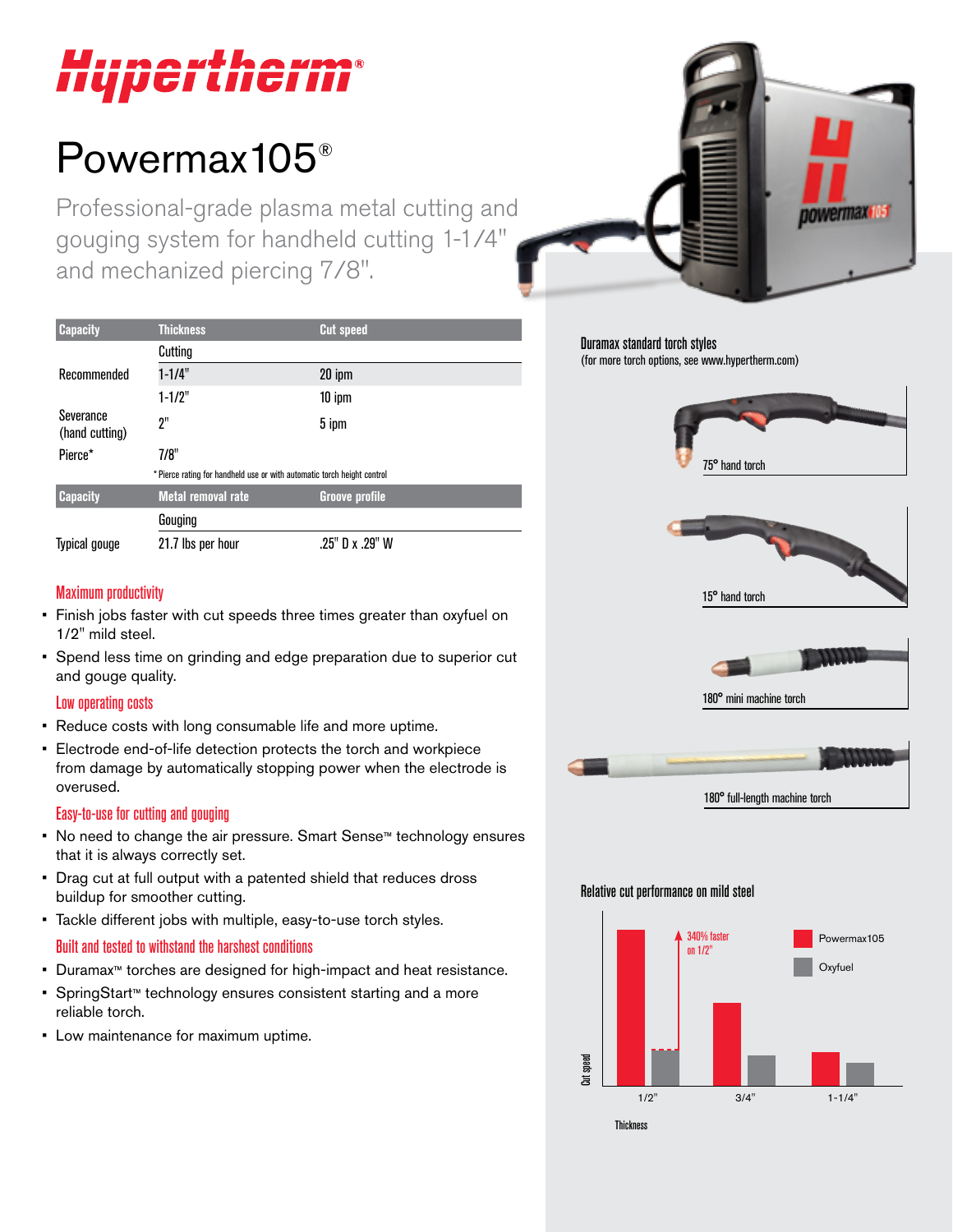#### Specifications

| <b>Input voltages</b>                             | 200-600 V, 3-PH, 50/60 Hz                                                                                                     |
|---------------------------------------------------|-------------------------------------------------------------------------------------------------------------------------------|
| <b>Kilowatt output</b>                            | 16.8 kW                                                                                                                       |
| Input current @ 16.8 kW                           | 200/208/240/480/600 V, 3-PH 58/56/49/25/22 A                                                                                  |
| <b>Output current</b>                             | $30 - 105A$                                                                                                                   |
| <b>Rated output voltage</b>                       | <b>160 VDC</b>                                                                                                                |
| Duty cycle $@$ 104 $^{\circ}$ F (40 $^{\circ}$ C) | 70% @ 105 A, 240 V, 3-PH<br>$80\%$ @ 105 A, 480-600 V, 3-PH<br>$100\%$ @ 94 A, 480-600 V, 3-PH<br>$100\%$ @ 88 A, 240 V, 3-PH |
| Open circuit voltage (OCV)                        | 300 VDC                                                                                                                       |
| <b>Dimensions with handles</b>                    | 23.3" D; 10.8" W; 20.0" H                                                                                                     |
| Weight w/25' torch                                | $100$ lbs                                                                                                                     |
| <b>Gas supply</b>                                 | Clean, dry, oil-free air or nitrogen                                                                                          |
| Recommended gas inlet flow rate/<br>pressure      | Cutting: 460 scfh, 7.7 scfm $@$ 85 psi<br>Gouging: 480 scfh, 8.0 scfm $@$ 70 psi                                              |
| Input power cable length                          | 10'                                                                                                                           |
| Power supply type                                 | Inverter - IGBT                                                                                                               |
| <b>Engine drive requirement</b>                   | 30 kW for full 105 A output                                                                                                   |
| <b>Certifications</b>                             | CSA-certified for use in the Americas and Asia, except China                                                                  |
| <b>Warranty</b>                                   | Power supplies have a 3-year warranty and torches a 1-year warranty                                                           |



#### Ordering information

Below are the standard system configurations, which include a power supply, torch and work cable.

|                                                                   |        | 75° hand torch |                   | 75° and 15° hand torch | 180° full-length machine torch |                   |                        |                   |                   | 180° full-length<br>machine torch<br>and<br>75° hand torch |                   |
|-------------------------------------------------------------------|--------|----------------|-------------------|------------------------|--------------------------------|-------------------|------------------------|-------------------|-------------------|------------------------------------------------------------|-------------------|
|                                                                   | 25'    | 50'            | 25'               | 50'                    | 25'                            |                   |                        |                   | 50'               | 25'                                                        |                   |
|                                                                   |        |                |                   | without                |                                | without           | with I/O               | with              | without           | with                                                       | with              |
| <b>Power supplies</b>                                             |        |                | remote<br>pendant |                        | remote<br>pendant              | remote<br>pendant | cables<br>(no pendant) | remote<br>pendant | remote<br>pendant | $1/0$ cables<br>(no pendant)                               | remote<br>pendant |
| Standard power supply                                             | 059374 | 059375         |                   |                        |                                |                   |                        |                   |                   |                                                            |                   |
| Power supply with CPC<br>port and voltage divider                 | 059376 | 059377         | 059382            | 059383                 | 059378                         | 059380            |                        | 059379            | 059381            |                                                            | 059384            |
| Power supply with CPC<br>port, voltage divider and<br>serial port |        |                |                   |                        |                                |                   | 059386                 |                   |                   | 059387                                                     |                   |

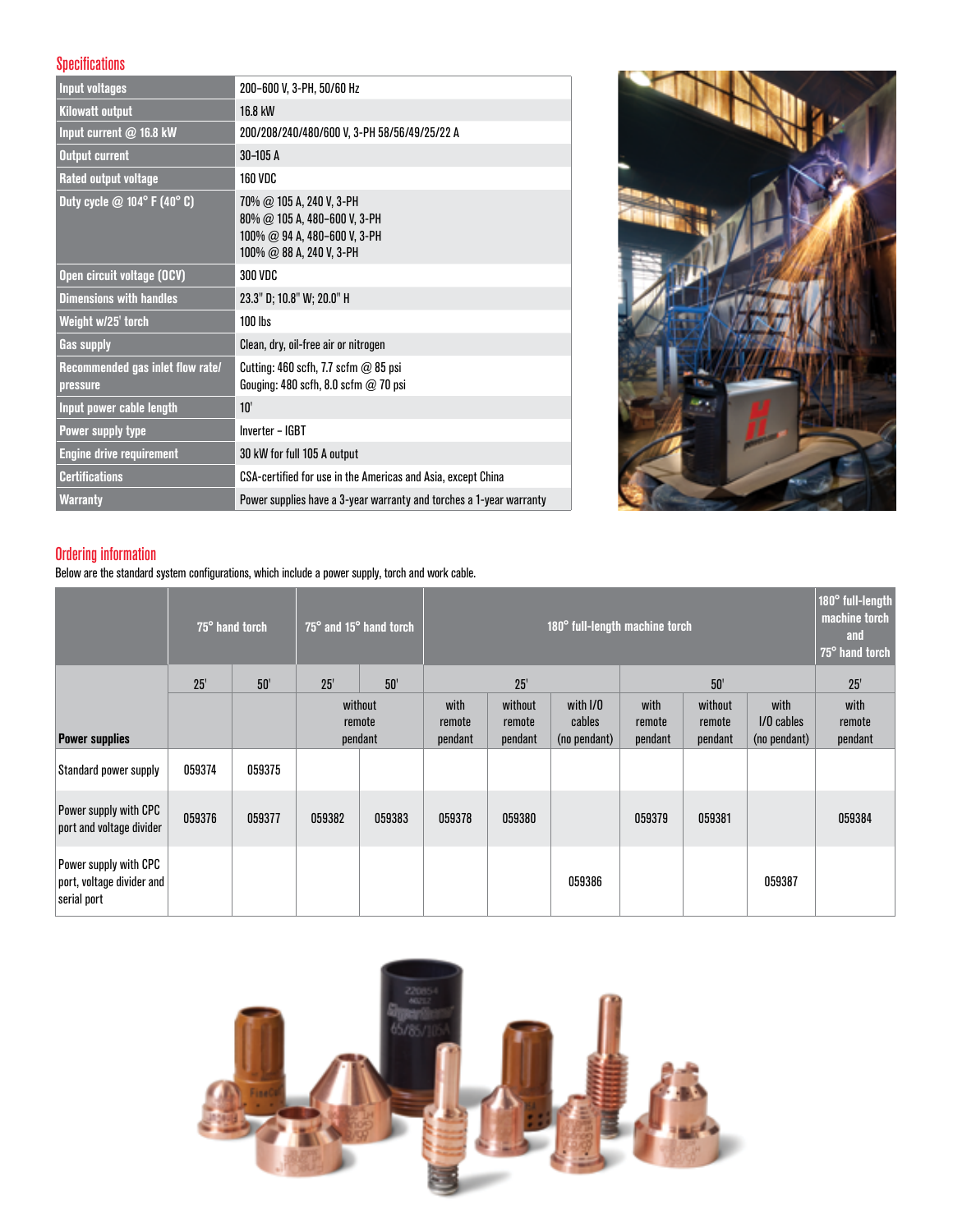#### Custom configurations (select power supply, torch, consumable kit, work cable, and other components)

Power supply options

|               | <b>Standard power supply</b> | Power supply<br>with CPC port and voltage divider | <b>Power supply</b><br>with CPC port, voltage divider, and serial port |  |  |
|---------------|------------------------------|---------------------------------------------------|------------------------------------------------------------------------|--|--|
| 200-600 V CSA | 059370                       | 059371                                            | 059372                                                                 |  |  |

#### Starter kit consumable options

|     | ıdheld |        | --<br><b>With</b><br>VIEGHEILLZ<br><b><i>Con</i>mic retaining Car</b> |
|-----|--------|--------|-----------------------------------------------------------------------|
| Kit | 228849 | 228848 | 228969                                                                |

#### Torch options

|                     | <b>Hand torches</b> |              |             | <b>Machine torches</b> | <b>Robotic torches</b> |              |             |  |
|---------------------|---------------------|--------------|-------------|------------------------|------------------------|--------------|-------------|--|
| <b>Cable length</b> | $75^{\circ}$        | $15^{\circ}$ | $180^\circ$ | Mini 180°              | $45^{\circ}$           | $90^{\circ}$ | $180^\circ$ |  |
| 15'                 |                     |              | 059476      | 059481                 |                        |              |             |  |
| 25'                 | 059473              | 059470       | 059477      | 059482                 | 059464                 | 059465       | 059466      |  |
| 35'                 |                     |              | 059478      | 059483                 |                        |              |             |  |
| 50'                 | 059474              | 059471       | 059479      | 059484                 |                        |              |             |  |
| 75                  | 059475              | 059472       | 059480      |                        |                        |              |             |  |

#### Cable options

|                     | <b>Work cables</b> |               |               | <b>Control cables</b> |                                             |                                                |                                            |                                               |                                        |
|---------------------|--------------------|---------------|---------------|-----------------------|---------------------------------------------|------------------------------------------------|--------------------------------------------|-----------------------------------------------|----------------------------------------|
| <b>Cable length</b> | Hand clamp         | C-style clamp | Ring terminal | Remote pendant        | CNC, spade<br>connector,<br>divided voltage | CNC, spade<br>connector, no<br>divided voltage | CNC, D-sub<br>connector,<br>dividedvoltage | <b>RS-485</b><br>Serial comm,<br>unterminated | <b>RS-485</b><br>Serial comm,<br>D-sub |
| 25'                 | 223254             | 223287        | 223284        | 128650                | 228350                                      | 023206                                         | 223048                                     | 223236                                        | 223239                                 |
| 50'                 | 223255             | 223288        | 223285        | 128651                | 228351                                      | 023279                                         | 123896                                     | 223237                                        | 223240                                 |
| '75'                | 223256             | 223289        | 223286        | 128652                |                                             |                                                |                                            |                                               |                                        |

#### Torch consumable parts

Nozzles and electrodes are available in various quantities. Contact your distributor for more information.

| <b>Consumable type</b> | <b>Torch type</b> | <b>Amperage</b> | <b>Nozzle</b> | Shield/<br><b>Deflector</b> | <b>Retaining cap</b>          | <b>Electrode</b> | <b>Swirl ring</b> |
|------------------------|-------------------|-----------------|---------------|-----------------------------|-------------------------------|------------------|-------------------|
|                        |                   | 45              | 220941        |                             | 220854                        | 220842           | 220994            |
|                        | Hand              | 65              | 220819        | 220818                      |                               |                  |                   |
| Drag-cutting           |                   | 85              | 220816        |                             |                               |                  |                   |
|                        |                   | 105             | 220990        | 220992                      |                               |                  |                   |
|                        | <b>Machine</b>    | 45              | 220941        |                             | 220854 or 220953 <sup>2</sup> | 220842           |                   |
| Mechanized             |                   | 65              | 220819        | 220817 or 2209551           |                               |                  | 220994            |
|                        |                   | 85              | 220816        |                             |                               |                  |                   |
|                        |                   | 105             | 220990        | 220993 or 2209551           |                               |                  |                   |
| FineCut <sup>®</sup>   | Hand              | 45              | 220930        | 220931                      | 220854 or 220953 <sup>2</sup> | 220842           | 220947            |
|                        | <b>Machine</b>    |                 |               | 220948                      |                               |                  | 220994            |
| Gouging                | Hand              | $30 - 105$      | 220991        | 220798                      | 220854                        | 220842           | 220994            |
|                        | <b>Machine</b>    |                 |               |                             |                               |                  |                   |

<sup>1</sup> Deflector for unshielded cutting

2 Ohmic retaining cap